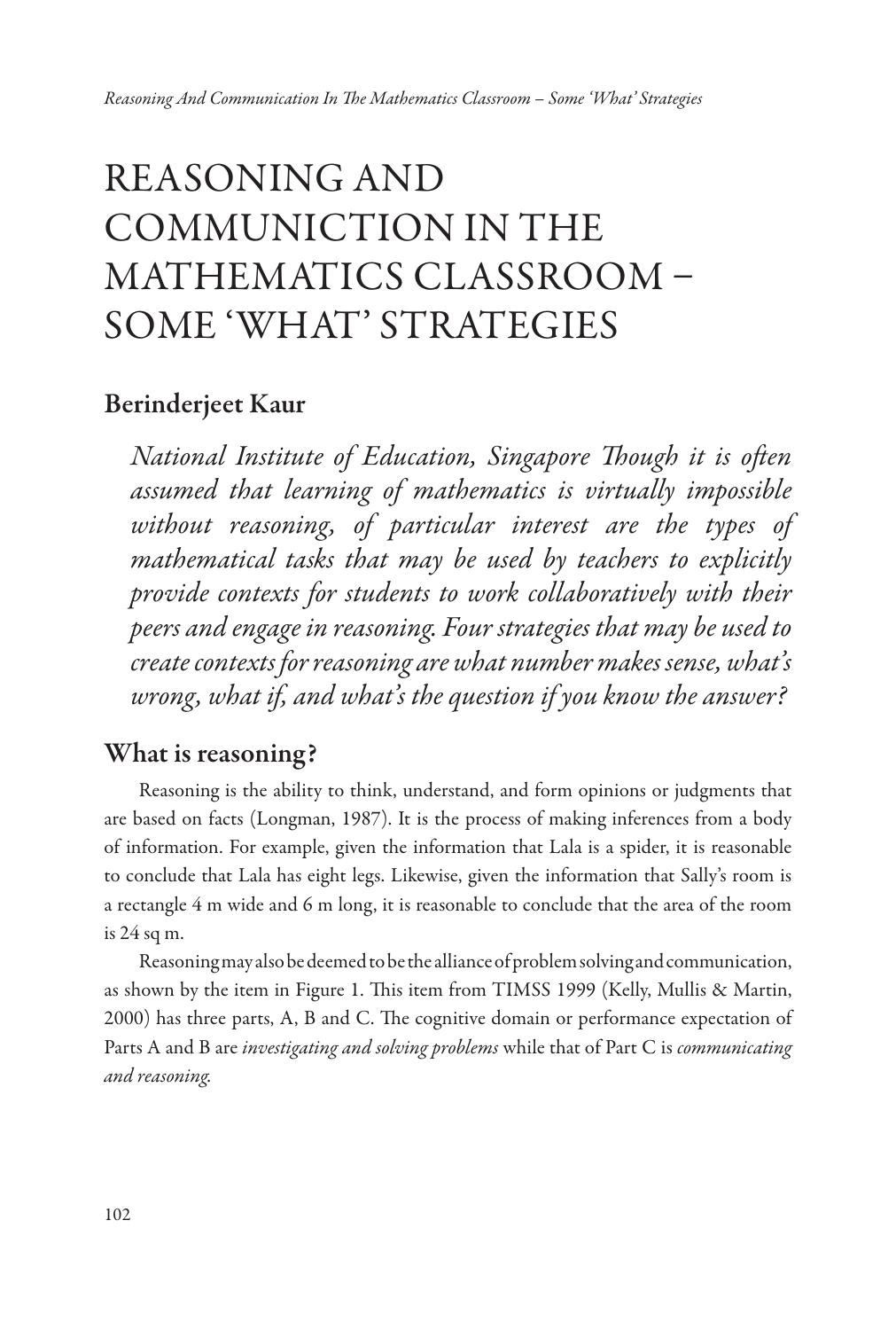|                                                                                                                                                                                                       |          |                                                            | The figures show four sets consisting of circles. |                                                                                                                                                                                                                                                       |  |  |
|-------------------------------------------------------------------------------------------------------------------------------------------------------------------------------------------------------|----------|------------------------------------------------------------|---------------------------------------------------|-------------------------------------------------------------------------------------------------------------------------------------------------------------------------------------------------------------------------------------------------------|--|--|
| Figure 1                                                                                                                                                                                              | Figure 2 |                                                            | Figure 3                                          | Figure 4                                                                                                                                                                                                                                              |  |  |
| a) Complete the table below. First, fill in how many circles make up Figure 4.<br>Then, find the number of circles that would be needed for the 5th figure if the<br>sequence of figures is extended. |          |                                                            |                                                   |                                                                                                                                                                                                                                                       |  |  |
|                                                                                                                                                                                                       |          |                                                            | <b>Number of</b>                                  |                                                                                                                                                                                                                                                       |  |  |
|                                                                                                                                                                                                       |          | <b>Figure</b>                                              | circles                                           |                                                                                                                                                                                                                                                       |  |  |
|                                                                                                                                                                                                       |          | 1                                                          | 1                                                 |                                                                                                                                                                                                                                                       |  |  |
|                                                                                                                                                                                                       |          | $\overline{2}$                                             | 3                                                 |                                                                                                                                                                                                                                                       |  |  |
|                                                                                                                                                                                                       |          | 3                                                          | 6                                                 |                                                                                                                                                                                                                                                       |  |  |
|                                                                                                                                                                                                       |          | $\overline{\mathbf{4}}$                                    |                                                   |                                                                                                                                                                                                                                                       |  |  |
|                                                                                                                                                                                                       |          | 5                                                          |                                                   |                                                                                                                                                                                                                                                       |  |  |
|                                                                                                                                                                                                       | Answer:  | be needed for Figure 7?<br>how you arrived at your answer. |                                                   | b) The sequence of figures is extended to the 7th figure. How many circles would<br>c) The 50th figure in the sequence contains 1275 circles. Determine the number<br>of circles in the 51st figure. Without drawing the 51st figure, explain or show |  |  |

*Figure 1*

# Can mathematical reasoning be taught? What has research to say?

According to Steen (1999) research does support a few general conclusions related to the nurturing of mathematical reasoning amongst school students. They are as follows:

- *• Firstly,* successful learners are mathematically active (Anderson, Reader & Simon, 1997 quoted in Steen 1999). Passive strategies (memorization, drill, templates) are much less likely than active tasks (discussion, projects, team-work) to produce either lasting skills or deep understanding.
- *• Secondly,* successful mathematics learners are more likely to engage in refective (or metacognitive) activity (Resnick, 1987). Students who think about what they are doing and why they are doing it are more successful than those who just follow rules they have been taught.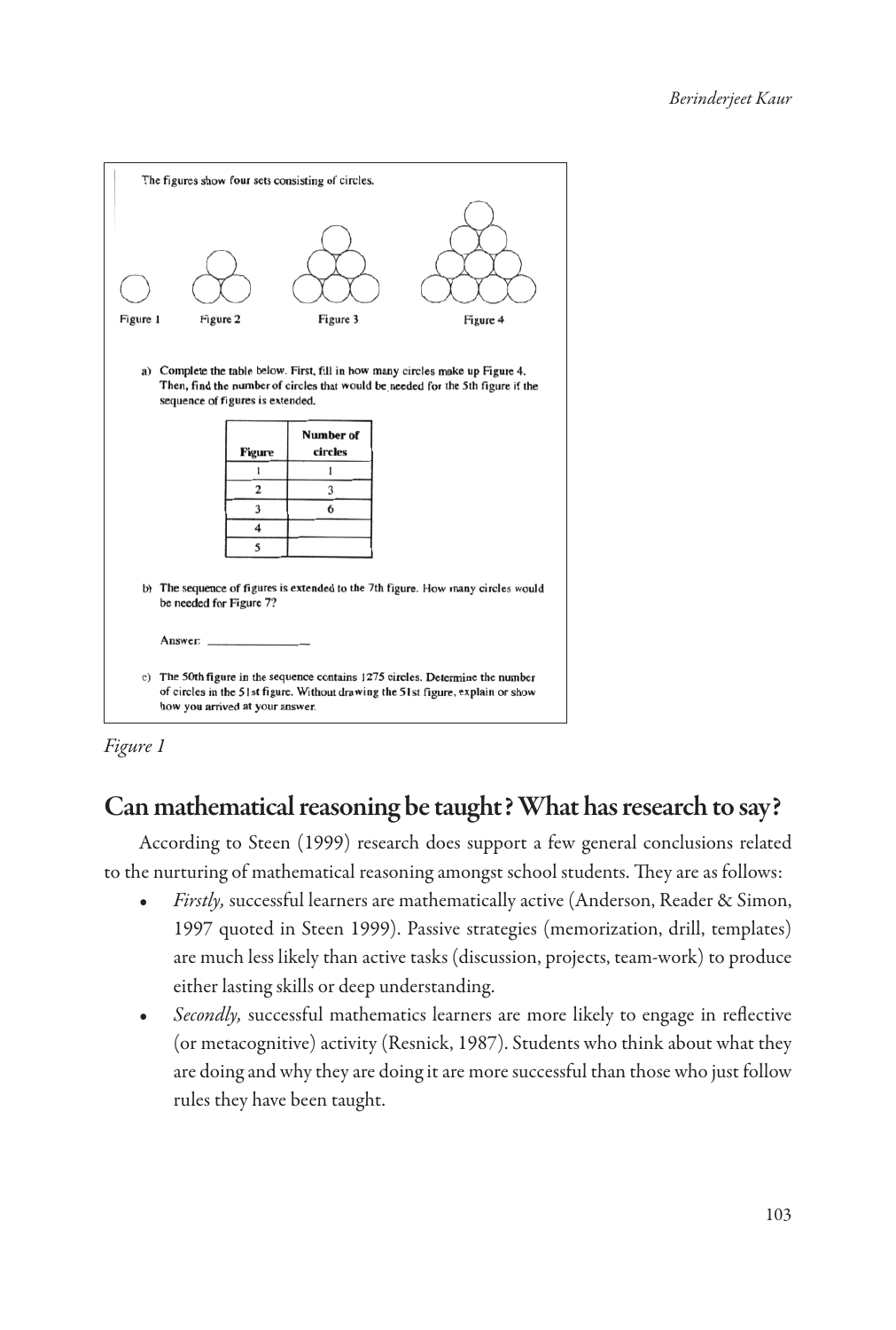*Thirdly*, students differ: no single strategy works for all students, nor even for the same student in all circumstances. Howard Gardner's theory of multiple intelligences (Gardner 1983, 1995) supports the practice of experienced teachers who create multiple means for students to approach diferent topics. Diverse experiences provide implicit contexts in which mathematical reasoning may emerge. But we cannot be sure that it will emerge for all.

# Some "What ..." strategies to help develop reasoning amongst middle school students

In this section, four strategies that may be used to facilitate the development of reasoning amongst middle school students are presented. The four strategies are what number makes sense, what's wrong, what if, and what's the question if you know the answer? These strategies are based on the assumption that mathematical tasks that can be solved through mathematical profciency and obvious arithmetic or procedural operations hinder mathematical reasoning whereas those that emphasize sense making and interpretative skills enhance it.

#### Strategy 1: What number makes sense?

In "What number makes sense?" students are presented with a mathematics version of a cloze passage that many would be familiar with in their English Language lessons. Students are presented with problem situations which has numerical data missing. A set of numbers is provided and students determine where to place each number in the passage so that the situation makes sense. The steps given as part of the task sheet help to focus the students on the steps they need to take and also explain their thinking. The task is meant for group work. The teacher must ensure that group interaction is followed by class discussion so that students have the opportunity to explain their thinking and also learn of ways of solving problems that difer from their own. As students work through tasks of this nature, they practice computation and increase their repertoire of problem-solving skills. Reasoning skills are improved by being exposed to a variety of ways to solve a problem (Krulik and Rudnick, 2001). Such a task can be easily crafed from a typical textbook question. An example follows. A typical textbook question found in many Singapore textbooks, shown as example 1 is transformed into a version of what number makes sense type of task, example 1A (See Figure 2).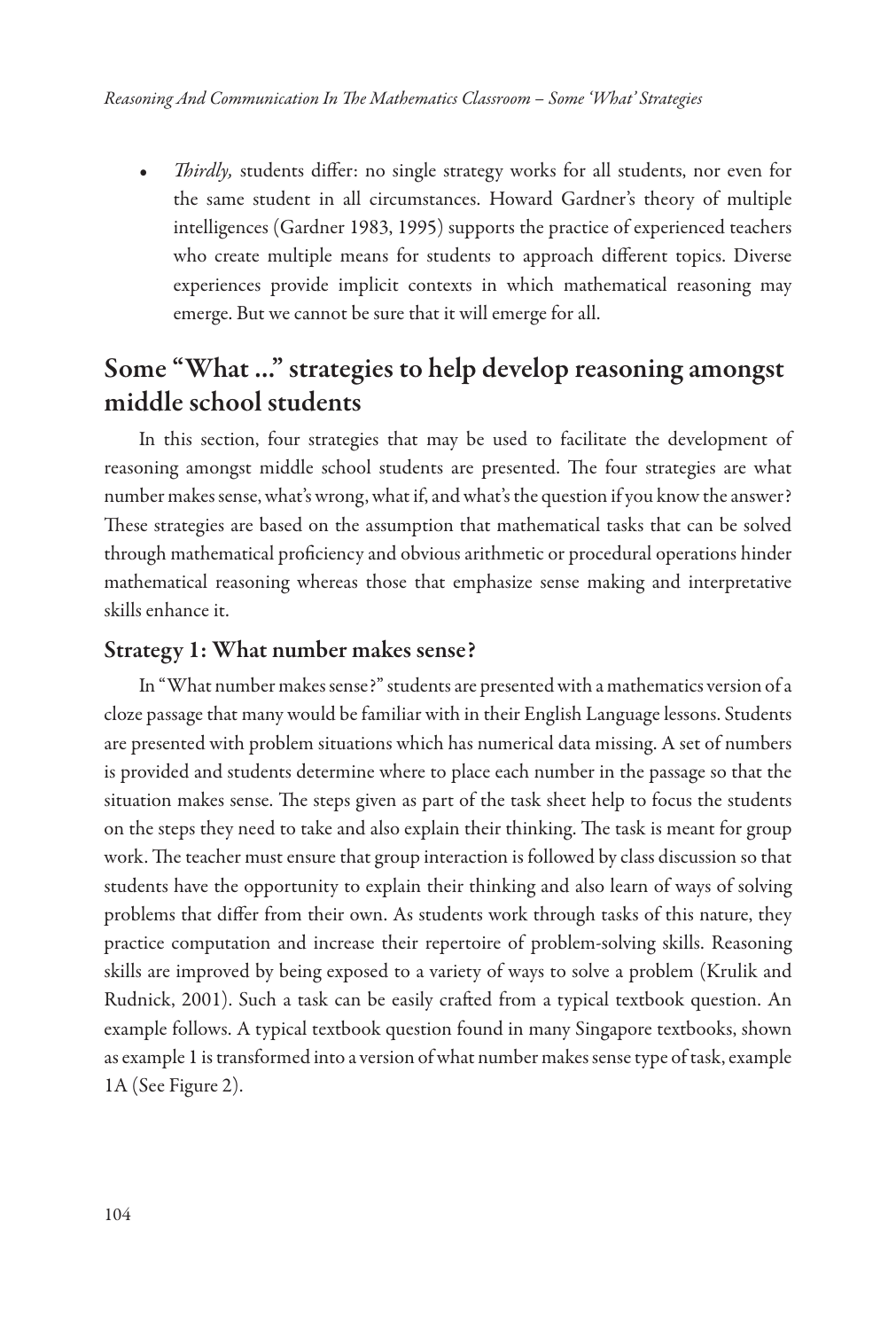### Example 1

A typical textbook question (Teh & Looi, 2003, pg 119)

- Q14a A locomotive is 10 m long and weighs 72 tonnes. A similar model, made of the same material is 40 cm long, fnd the mass of the model.
- Q14b Suppose the tank of the model locomotive contains 0.85 litres of water when full, fnd the capacity of the tank of the locomotive.

#### Example 1A

#### What number makes sense?

Read the problem. Look at the numbers in the box. Put the numbers in the blanks where you think they ft best. Read the problem again, do the numbers make sense?

#### A Toy Locomotive

A toy locomotive, made of the same material and density, is an exact model of a real one. Te locomotive is \_\_\_\_\_ long and weighs \_\_\_\_\_. The toy locomotive is \_\_\_\_\_\_ long and weighs \_\_\_\_\_\_. The capacity of the locomotive's oil tank is and this is times the capacity of the toy locomotive's oil tank. 4.8 kg 10 m 40 cm 75 tonnes 3125 litres 253

*Figure 2*

#### Strategy 2: What's wrong?

In, "What's wrong?" the students are provided with an opportunity to use their critical thinking skills. Tey are presented with a problem and its solution. However the solution contains an error, either conceptual or computational. The student's task is to recognize the error, correct it and then explain what was wrong, why it was wrong and what was done to correct the error (Krulik and Rudnick, 1999). Students may be asked to complete the task in small groups or individually. The teacher must ensure that students are engaged in class discussion afer completing the task so that they get the opportunity to see ways of solving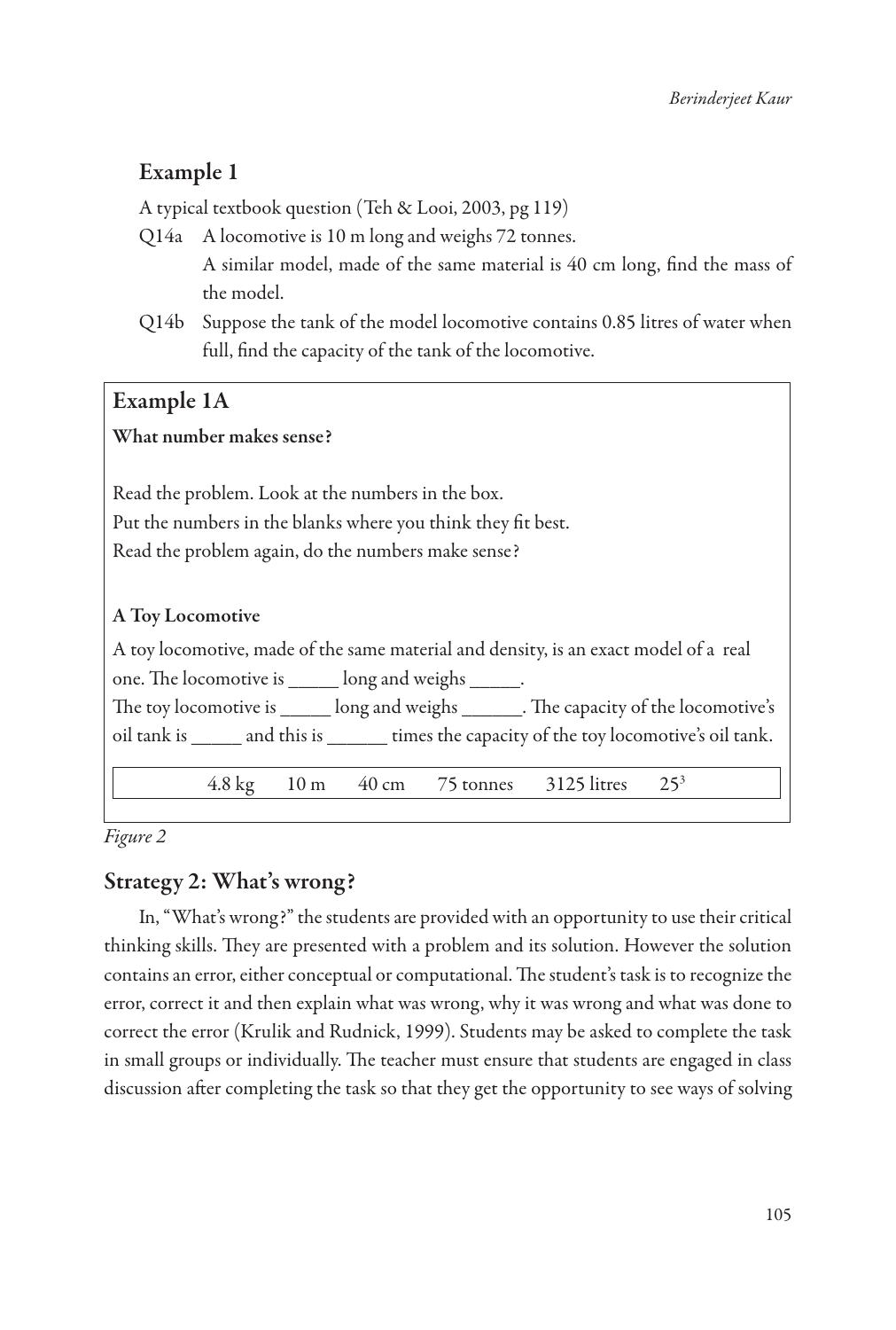problems that difer from their own. Furthermore, these discussions ofen lead to deeper mathematical understanding (Krulik and Rudnick, 2001). Such tasks are not difcult for teachers to craf as they are constantly exposed to such errors students make in class and in their written assignments. Example 2, shown in Figure 3 is an example of one such task.

# Example 2

#### Washing dinner plates

During the school camp, Sally was in charge of Kitchen duty. After each meal, she had to get a few students to wash the dinner plates. The students were very cooperative and they all washed at the same rate. On the frst day, she asked 8 students to wash the plates and they took 2 hours. On the second day, she asked 12 students to do the washing and told the camp commander that the students will complete the washing in 3 hours.

Sally's solution:-

| 8 students |      | take 2 hours                  |
|------------|------|-------------------------------|
| 1 student  |      | takes $2 \div 8 = 0.25$ hours |
| 2 students | take | $0.25 \times 12 = 3$ hours    |

There is something wrong with Sally's solution. Show how you would solve the problem. Explain the error in Sally's solution.

*Figure 3*

#### Strategy 3: What if ?

In "What if ?" kind of tasks two kinds of demand are made on the students' cognition. The first is when the given information is changed. This modification permits students to re-examine the task and see what efect these changes have on the solution process as well as the answer. In this way students are reinforcing their critical thinking as they analyze what is taking place (Krulik and Rudnick, 1999). The second is the generation of "what if" questions after they have solved some given "what if" questions. This draws on their creative thinking skills and engages them in problem posing (Brown and Walter, 1985). Problem posing is the generation of new problems and the reformulation of given ones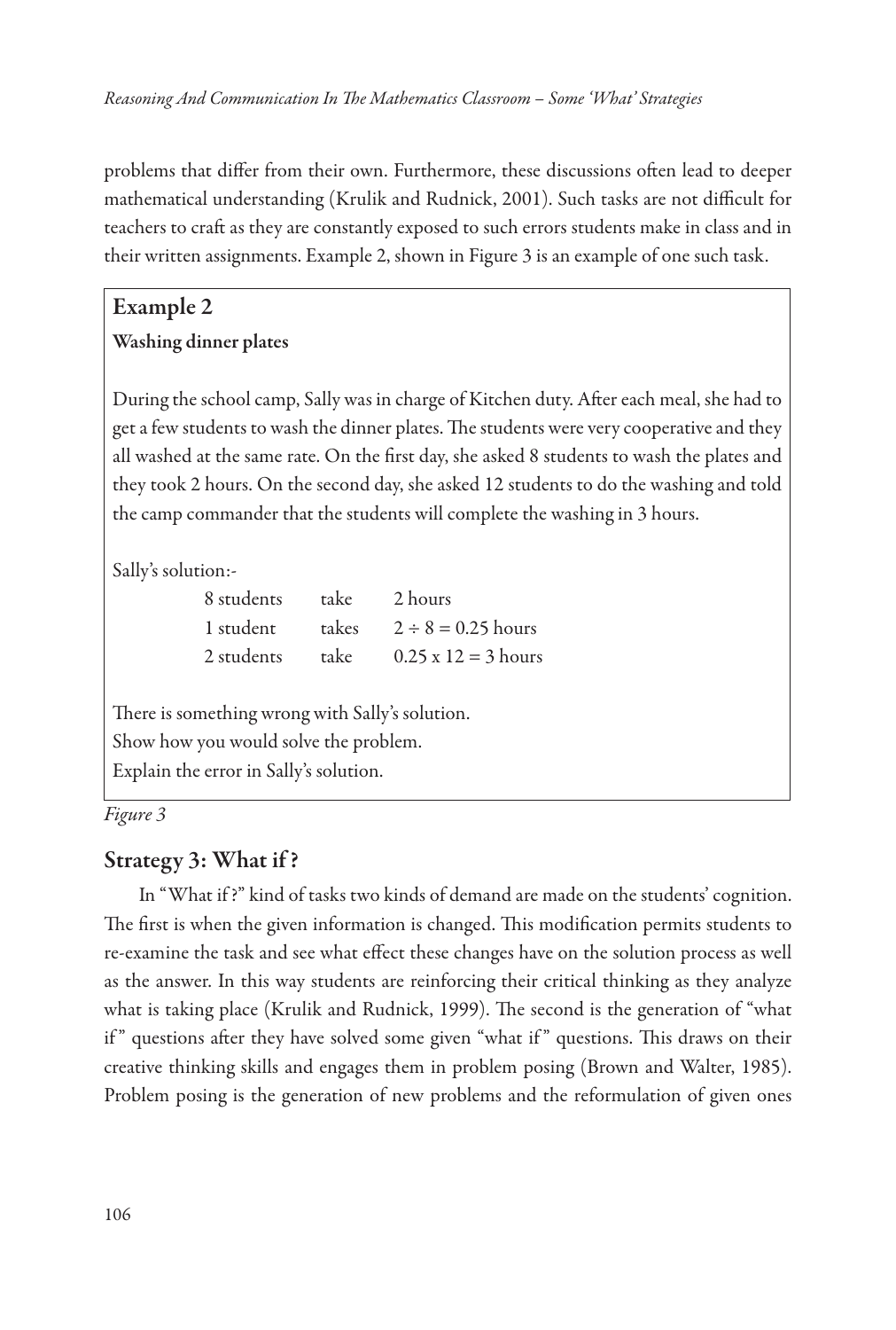(Silver, 1994). Whole class discussion must precede individuals working on such tasks because students need to share the "what if " tasks they created with others and also make their thinking visible. Example 3, shown in Figure 4 is an example of one such task.

## Example 3 Cylindrical Tank

An open cylindrical tank with diameter 28 cm and height 50 cm contains water to a depth of 20 cm. Find

i) the volume of the water inside the tank, giving your answer in litres;

ii) the total surface area of the tank that is not in contact with the water.

What if the cylindrical tank is closed? What if the dimensions of the cylindrical tank are doubled? What if the dimensions of the cylindrical tank are halved? What if the depth of the water is reduced by 10 cm? What if the orientation of the cylindrical tank is changed such that it is lying on its curved side?

Generate another 3 "What if" tasks and answer them. Look out for any interesting observations / patterns.

*Figure 4*

#### Strategy 4: What's the question if you know the answer?

In "What's the question if you know the answer?" kind of tasks students are presented with the context and data but with the question/s missing. Students are asked to write a question that matches a given answer. Such tasks provide students with opportunities to engage in critical thinking. Whole class discussion must precede individuals working on such tasks as it is important for students to learn that several questions may have the same answer, but certainly diferent solutions.

Example 4, shown in Figure 5 is an example of one such task.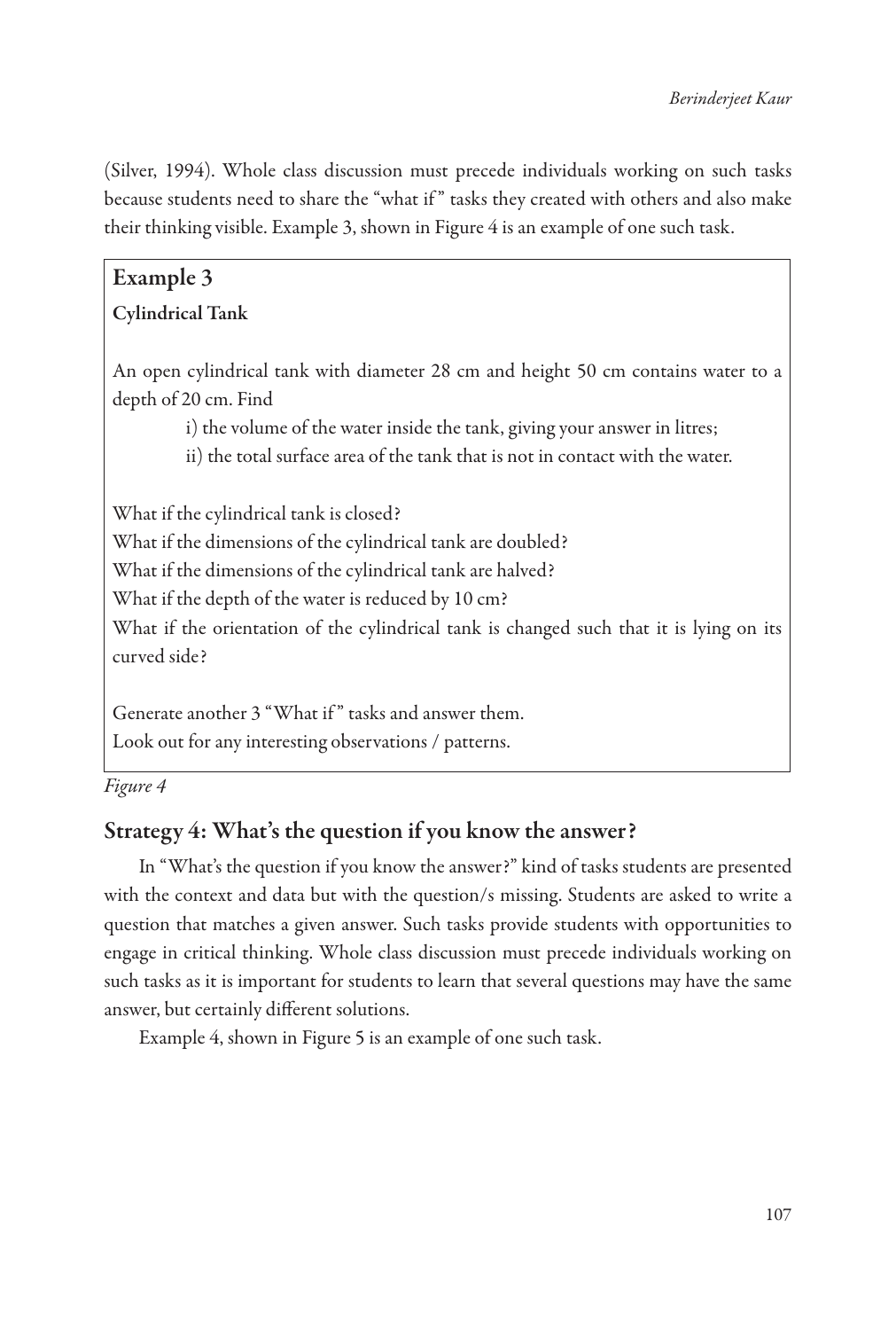### Example 4 Just one card

# Eleven cards numbered 11, 12, 13, 14, ……, 21 are placed in a box. A card is removed at random from the box.

1. What's the question if the answer is  $\frac{5}{11}$ ?

- 2. What's the question if the answer is  $\frac{4}{11}$ ?
- 3. What's the question if the answer is  $\frac{9}{11}$ ?
- 4. What's the question if the answer is  $\frac{6}{11}$ ?
- 5. What's the question if the answer is  $\frac{3}{11}$ ?

*Figure 5*

# Some pedagogical musts and suggestions

The four strategies described in this paper place much emphasize on engaging students in class discussion afer a task has been completed. It is important for students to explain and justify their solutions because in so doing they are also clarifying their own thinking and ofen self-correct their errors if there are any. According to Gunningham (2003) when students hear their classmates' reasoning/thinking and solutions they get an opportunity to:

- learn to value thinking as well as answers,
- add to their bank of problem-solving strategies,
- realize that there are many paths to finding a solution,
- develop an appreciation of creativity in solving problems,
- compare the efficiency of different strategies for solving different problems, and
- build more complex connections between diferent mathematical concepts.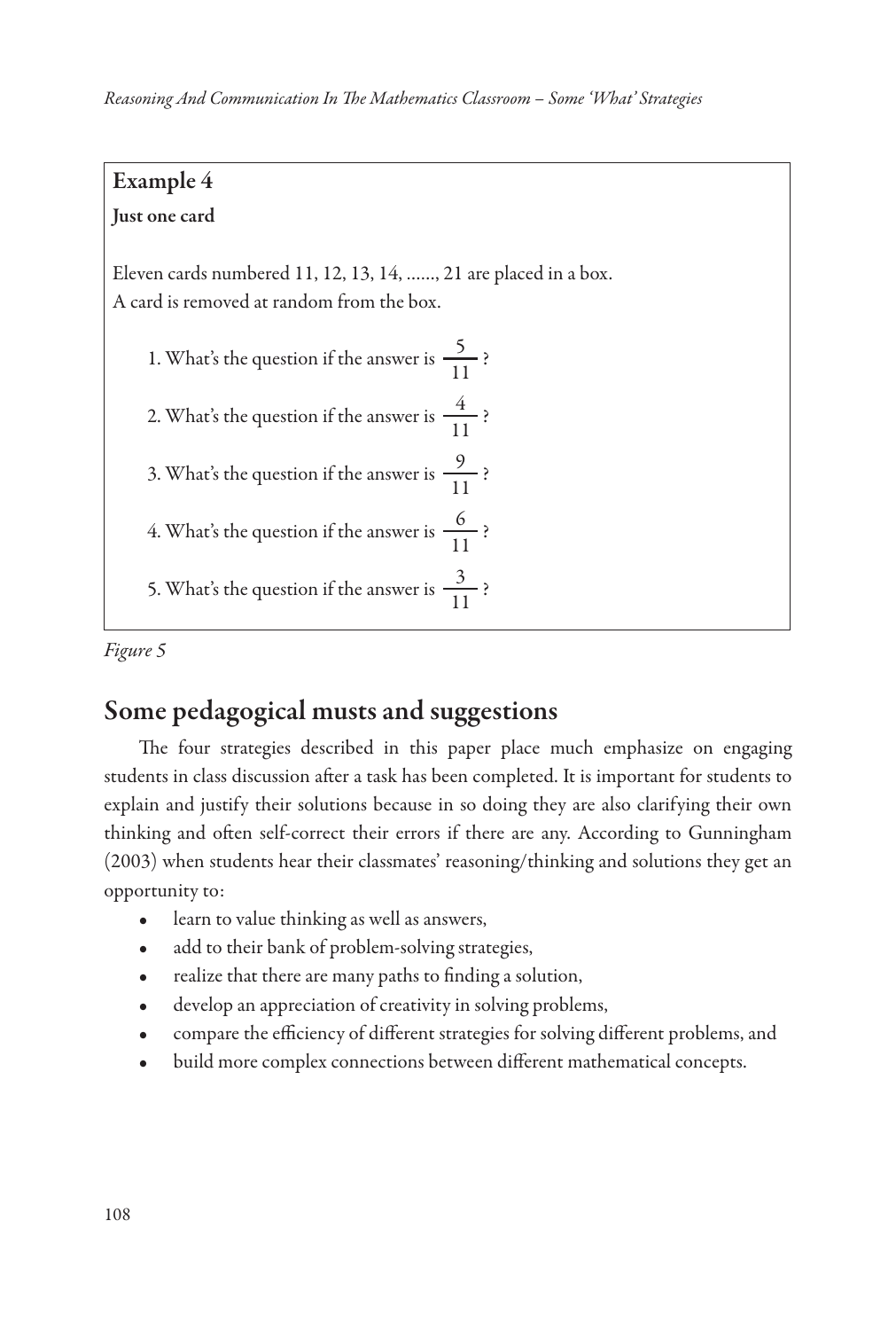It is important that teachers support students in their efforts to explain and justify their answers by:

- providing adequate time for the explanation to be completed,
- resisting the temptation to immediately highlight flaws in reasoning / thinking,
- praising creative approaches to problem-solving,
- making explicit the links between diferent concepts,
- questioning students to draw out key ideas, and
- summarizing the strategies presented and discussing the merits of using some strategies compared to the others.

### References

- Brown, S. I., & Walter, M. I. (1985). T*e art of problem posing.* Philadelphia, PA: Franklin Institute Press.
- Gardner, H. (1983). *Frames of mind:* T*e theory of multiple intelligences.* New York: Basic Books.
- Gardner, H. (1995). *Re*f*ections on multiple intelligences: Myths and messages.* Phi Delta Kaplan, (November): 200 – 209.
- Gunningham, S. (2003). T*inking allowed* T*inking tools for the mathematics classroom.* Australia: Hawker Brownlow Education.
- Kelly, D. L., Mullis, I. V. S., & Martin, M. O. (2000). *Pro*f*les of student achievement in mathematics at the TIMSS International Benchmarks: US performance and standards in an international context.* Boston, MA: TIMSS International Study Centre, Boston College.
- Krulik, S. & Rudnick, J.A. (1999). *Inno*v*ative tasks to impro*v*e critical and creative-thinking skills.* In L. Stiff (Ed.), Developing mathematical reasoning in grades  $K - 12$ , pp. 138-145. VA: Reston, National Council of Teachers of Mathematics.
- Krulik, S. & Rudnick, J.A. (2001). *Roads to reasoning Developing thinking skills through problem sol*v*ing [Grades 1 – 8].* Chicago, IL: Wright Group McGraw-Hill.
- Longman (1987). *Longman dictionary of contemporary English (new edition).* UK: Longman Group UK Limited.
- Resnick, L. B. (1987). *Education and learning to think.* Washington, D.C.: National Research Council.
- Silver, E. A. (1994). *On mathematical problem posing. For the Learning of Mathematics,*  14, 19-28.